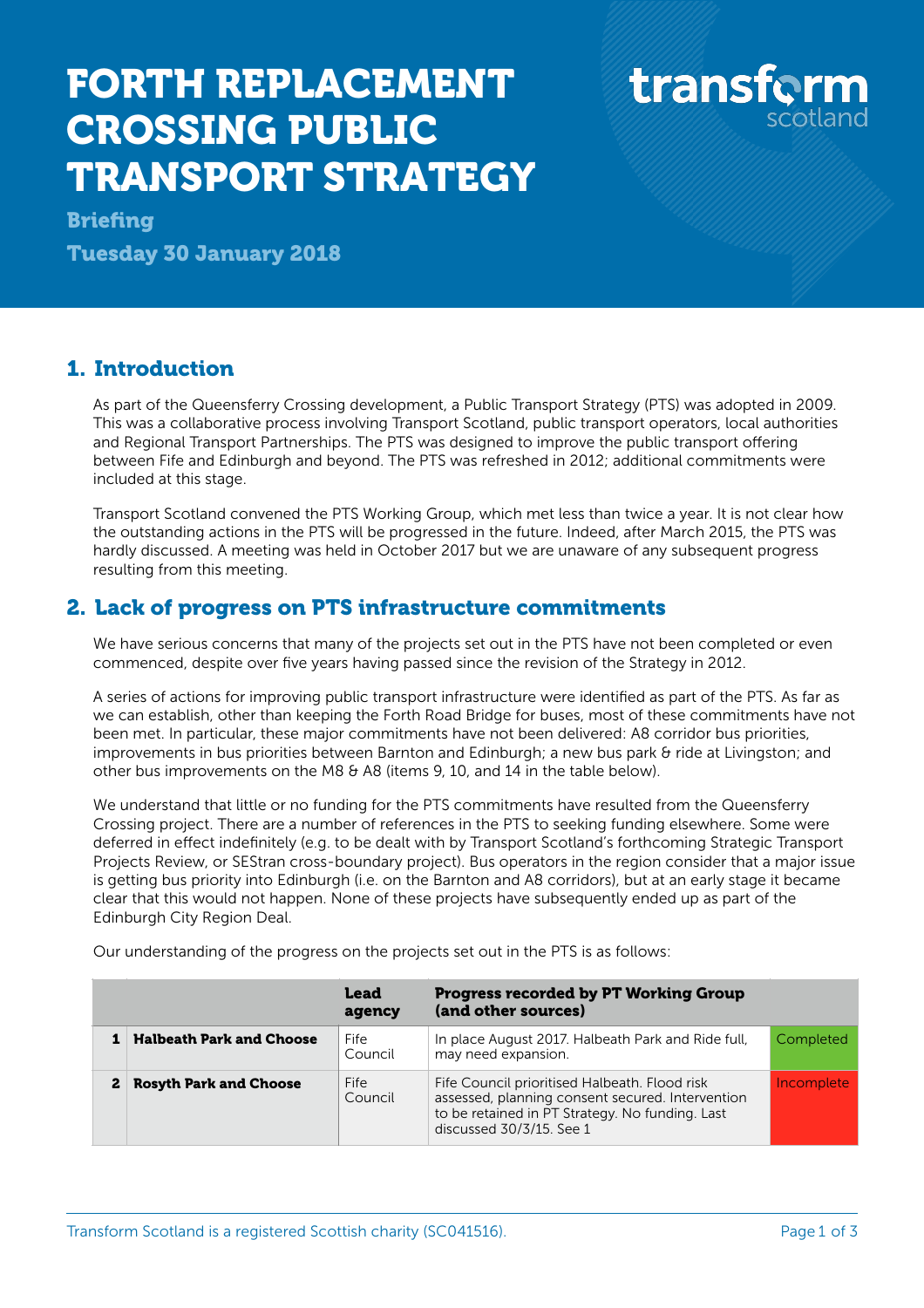| 3  | <b>Improvements at Admiralty</b><br><b>Junction</b>                                                                                                                                                                                                                                                                                                                                                                    | Fife<br>Council/<br>Transport<br>Scotland                                | M9 Junction 1a improvements include new west<br>facing slip roads to M9 & southbound bus lane in<br>hard shoulder. Bus lane opened spring 2013.<br>Admiralty Junction improvements included in ITS<br>Contract.                                                                                          | Completed                                     |
|----|------------------------------------------------------------------------------------------------------------------------------------------------------------------------------------------------------------------------------------------------------------------------------------------------------------------------------------------------------------------------------------------------------------------------|--------------------------------------------------------------------------|----------------------------------------------------------------------------------------------------------------------------------------------------------------------------------------------------------------------------------------------------------------------------------------------------------|-----------------------------------------------|
|    | 4 Hard Shoulder Running for<br>buses on M9 approach to<br><b>Newbridge</b>                                                                                                                                                                                                                                                                                                                                             | Transport<br>Scotland                                                    | Completed December 2013. Bus hard shoulder<br>running from south of Humbie Railway Bridge (M9)<br>to just short of Newbridge roundabout where<br>signals for buses.                                                                                                                                      | Completed                                     |
| 5  | <b>Improvements to Newbridge</b><br>Interchange;                                                                                                                                                                                                                                                                                                                                                                       | Transport<br>Scotland/<br>CEC                                            | Some progress. Considered as part of West<br>Edinburgh Transport Appraisal study. Intervention<br>remains in refreshed strategy (2012) but work hasn't<br>been taken forward.                                                                                                                            | Incomplete                                    |
| 6  | New slips from B800 to M9<br><b>Spur including dedicated</b><br>right turn lane                                                                                                                                                                                                                                                                                                                                        | Transport<br>Scotland/<br><b>CEC</b>                                     | The use of slip roads has been found to be safe,<br>and operators want this arrangement to become<br>permanent. As of 30/3/15, new slips had not been<br>progressed.                                                                                                                                     | Incomplete                                    |
| 7  | <b>Hard Shoulder Running for</b><br>buses on M90 north of<br><b>Admiralty (permanent</b><br>corridor enhancement).<br><b>Dependent on success of</b><br>junction improvements (see<br>above).                                                                                                                                                                                                                          | Transport<br>Scotland                                                    | Permanent lane retained in the PT Strategy, but<br>Transport Scotland advised 28/8/14 unlikely to<br>progress. Southbound bus lane north of FRB starts<br>at junction 2A; operators want extension to<br>junction 3. Currently services diverted via Dales<br>Road (B981) when queues southbound on M90. | Incomplete                                    |
| 8  | <b>Retain FRB as PT Corridor;</b><br>dedicated bus connections<br>with A90 at Scotstoun to<br>link with Ferrytoll P&R<br><b>Fife Intelligent Transport</b><br><b>System</b><br>ITS gantries on M90<br><b>Admiralty-Halbeath;</b><br>southbound bus lane in<br>hard shoulder                                                                                                                                            |                                                                          | No further improvements at Admiralty Junction<br>required; 'through-junction' bus running now in the<br>ITS contract.                                                                                                                                                                                    | Partially<br>complete/<br>Unknown/<br>Unclear |
|    | <b>MEASURES ADDED BY</b><br><b>REVISED IMPLEMENTATION</b><br><b>PLAN. AUGUST 2012</b>                                                                                                                                                                                                                                                                                                                                  |                                                                          |                                                                                                                                                                                                                                                                                                          |                                               |
| 9  | <b>Newbridge and M9 Public</b><br><b>Transport Improvements;</b><br>P&R at Kilpunt, Newbridge,<br><b>Winchburgh; Traffic signals</b><br>at Station Rd (Ratho) on A8;<br>queue relocation toward<br><b>Newbridge Roundabout; M9</b><br><b>Winchburgh Junction;</b><br><b>Possible Winchburgh Rail</b><br><b>Station; Bus lanes on A8</b><br>westbound, A89 eastbound,<br>southbound M9<br><b>Winchburgh-Junction 1A</b> | CEC, West<br>Lothian<br>Council,<br>Developers,<br>Transport<br>Scotland | Not in place. Last discussed 30/3/15.<br>Costs indicative; extent of bus lanes to be<br>confirmed. Intervention remains in Public Transport<br>Strategy.                                                                                                                                                 | Incomplete<br>/ Largely<br>incomplete         |
| 10 | <b>M8 Public Transport</b><br><b>Improvements (Bus hard</b><br>shoulder running on M8<br>eastbound Junction 3<br>toward Newbridge; P&R at<br>Livingston, Junction 3)                                                                                                                                                                                                                                                   | Transport<br>Scotland<br>/West<br>Lothian<br>Council                     | Not in place. Last discussed 30/3/15.<br>Costs indicative; extent of bus lanes to be<br>confirmed. Intervention remains in Public Transport<br>Strategy.                                                                                                                                                 | Incomplete                                    |